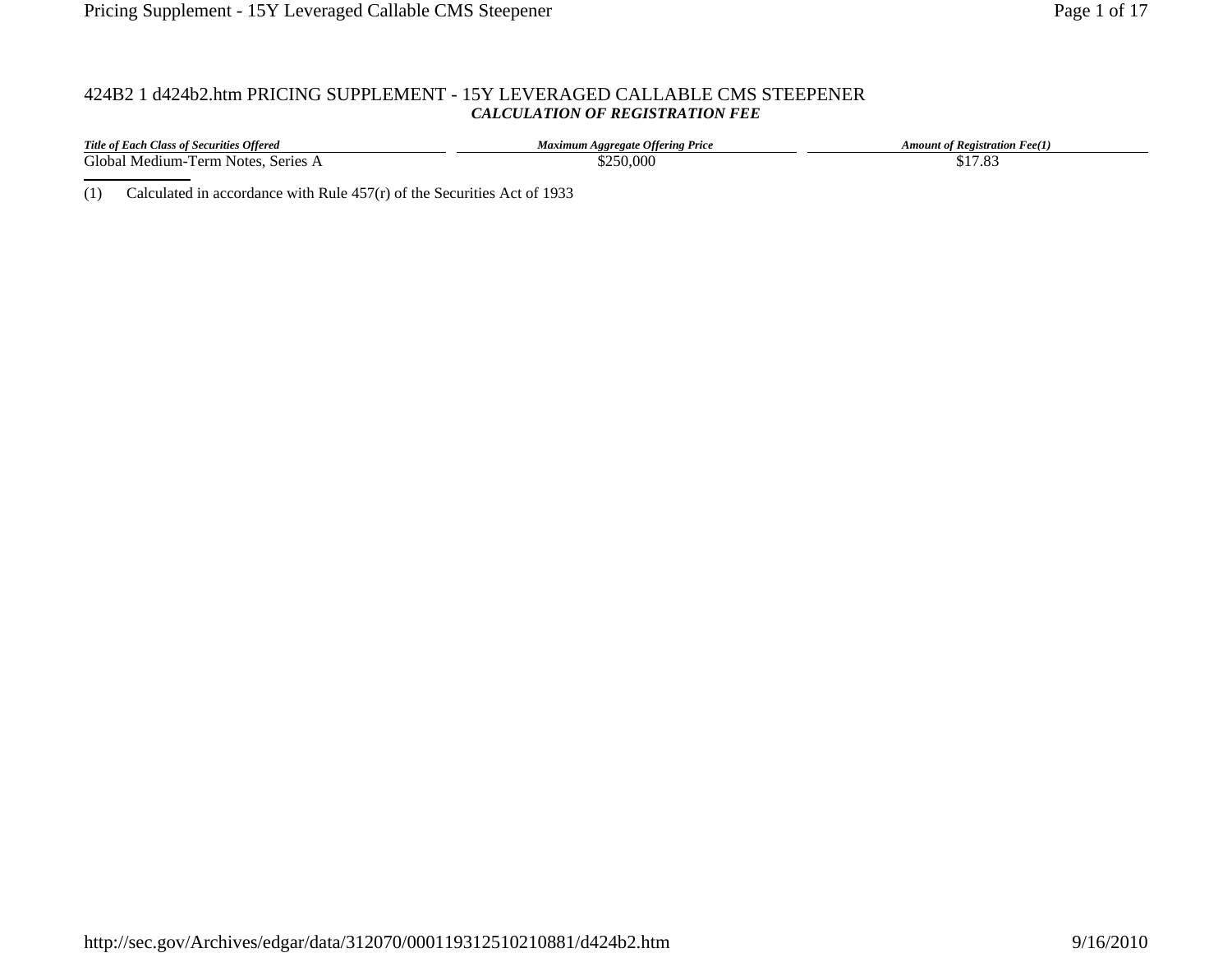Pricing Supplement dated September 15, 2010 (To Prospectus dated August 31, 2010 and the Prospectus Supplement dated August 31, 2010) **Filed Pursuant to Rule 424(b)(2) Registration No. 333-169119**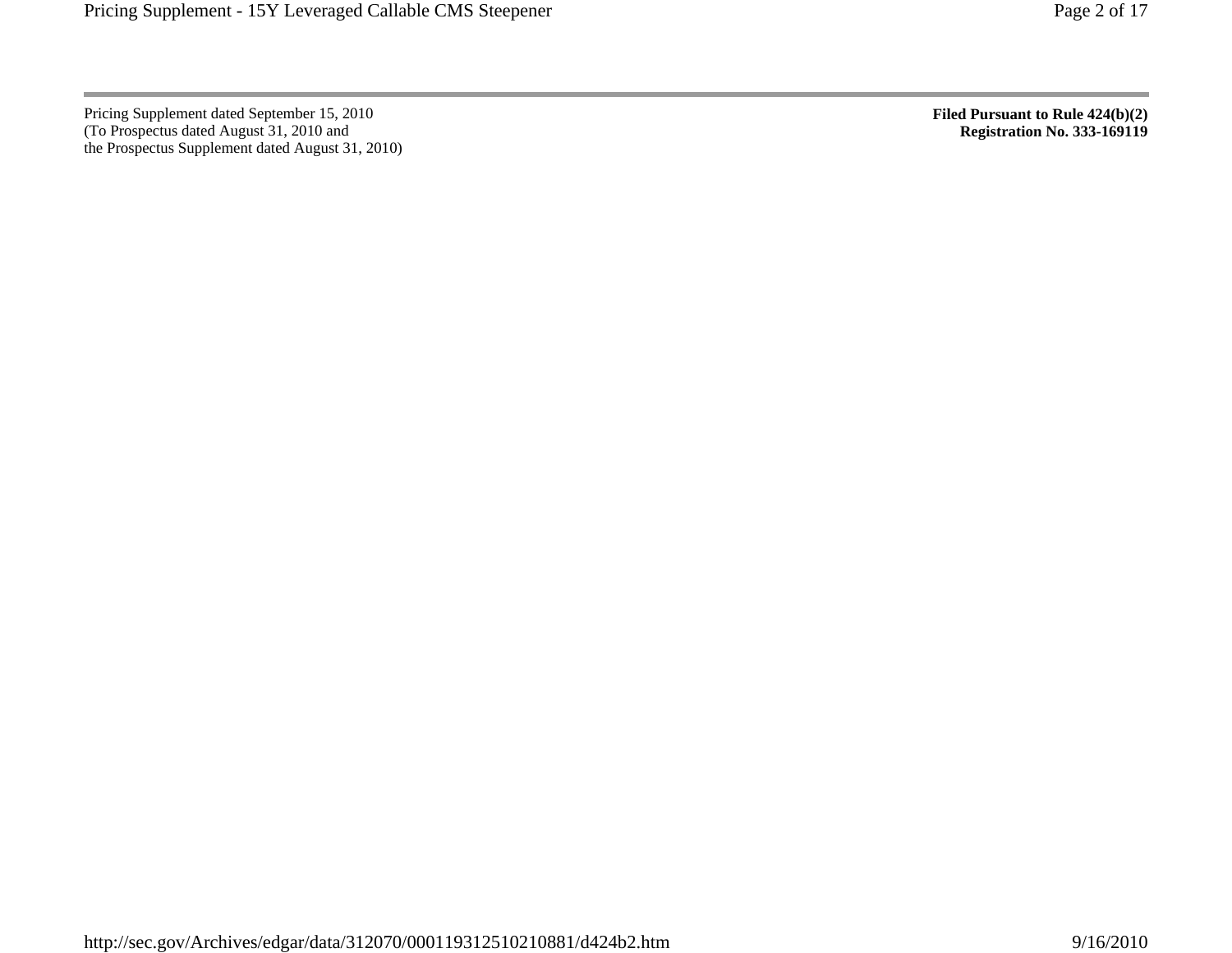

# US\$250,000 **CALLABLE CMS STEEPENER NOTES DUE SEPTEMBER 30, 2025**

| <b>Principal Amount:</b>                                                                                                                                                                                                                         | US\$250,000                                                                                                                                                                                                                                                                                                                                                                                                                                                   | Issuer:                                                            | <b>Barclays Bank PLC</b>                                                                               |  |
|--------------------------------------------------------------------------------------------------------------------------------------------------------------------------------------------------------------------------------------------------|---------------------------------------------------------------------------------------------------------------------------------------------------------------------------------------------------------------------------------------------------------------------------------------------------------------------------------------------------------------------------------------------------------------------------------------------------------------|--------------------------------------------------------------------|--------------------------------------------------------------------------------------------------------|--|
| <b>Issue Price:</b>                                                                                                                                                                                                                              | Variable Price Re-Offer                                                                                                                                                                                                                                                                                                                                                                                                                                       | Series:                                                            | Global Medium-Term Notes, Series A                                                                     |  |
| <b>Principal Protection Percentage:</b>                                                                                                                                                                                                          | If you hold the Notes to maturity.<br>you will receive at least 100% of<br>your principal, subject to the<br>creditworthiness of Barclays Bank<br>PLC. The Notes are not, either<br>directly or indirectly, an obligation<br>of any third party, and any<br>payment to be made on the Notes,<br>including any principal protection<br>provided at maturity, depends on<br>the ability of Barclays Bank PLC to<br>satisfy its obligations as they come<br>due. | <b>Original Issue Date:</b>                                        | September 30, 2010                                                                                     |  |
| <b>Original Trade Date:</b>                                                                                                                                                                                                                      | September 15, 2010                                                                                                                                                                                                                                                                                                                                                                                                                                            | <b>Maturity Date:</b>                                              | September 30, 2025, subject to<br>Redemption at the Option of the<br>Company (as set forth below).     |  |
| CUSIP:                                                                                                                                                                                                                                           | 06740PVZ6                                                                                                                                                                                                                                                                                                                                                                                                                                                     | <b>Denominations:</b>                                              | Minimum denominations of US\$1,000<br>and in integral multiples of US\$1,000<br>thereafter.            |  |
| ISIN:                                                                                                                                                                                                                                            | US06740PVZ60                                                                                                                                                                                                                                                                                                                                                                                                                                                  |                                                                    |                                                                                                        |  |
| <b>Business Day:</b>                                                                                                                                                                                                                             | ⊠<br>New York<br>ğ<br>London<br>Euro<br>Other                                                                                                                                                                                                                                                                                                                                                                                                                 | <b>Business Day</b><br>Convention:                                 | ⊠<br>Following<br>□<br>Modified Following<br>α<br>Preceding<br>п<br>Adjusted or <b>X</b> Unadjusted    |  |
| Interest Rate Type (see Interest Rate Formula below):                                                                                                                                                                                            |                                                                                                                                                                                                                                                                                                                                                                                                                                                               | Day Count Convention (or Fraction):                                |                                                                                                        |  |
| <b>Fixed Rate</b><br>□<br>□<br><b>Regular Floating Rate</b><br>Inverse Floating Rate (see page S-41 of the prospectus supplement<br>for a description of inverse floating rate Notes)<br>Other (see description in this pricing supplement)<br>⊠ |                                                                                                                                                                                                                                                                                                                                                                                                                                                               | □<br>Actual/360<br>⊠<br>30/360<br>R<br>Actual/Actual<br>Actual/365 | <b>NL/365</b><br>님<br>뮤<br>30/365<br>Actual/366<br>Actual/252 or Business<br>Days/252                  |  |
| Reference Asset/Reference Rate:                                                                                                                                                                                                                  |                                                                                                                                                                                                                                                                                                                                                                                                                                                               | <b>Maximum Interest Rate:</b>                                      | 10.00% per annum                                                                                       |  |
| CMS Rate with a maturity of 10 years minus CMS<br>CMS Spread:<br>Rate with a maturity of 2 years minus the Fixed<br>Percentage Amount                                                                                                            |                                                                                                                                                                                                                                                                                                                                                                                                                                                               | <b>Minimum Interest Rate:</b>                                      | 0.00%% per annum                                                                                       |  |
| <b>Fixed Percentage Amount:</b>                                                                                                                                                                                                                  | 0.25%                                                                                                                                                                                                                                                                                                                                                                                                                                                         | <b>Initial Interest Rate:</b>                                      | 9.00% per annum                                                                                        |  |
| <b>Interest Rate Formula:</b>                                                                                                                                                                                                                    | 2011: the Initial Interest Rate                                                                                                                                                                                                                                                                                                                                                                                                                               |                                                                    | For each Interest Period commencing on or after the Original Issue Date to but excluding September 30, |  |
|                                                                                                                                                                                                                                                  | For each Interest Period commencing on or after September 30, 2011, the interest rate per annum will be<br>equal to the product of (1) the Multiplier and (2) the Reference Rate, subject to the Minimum Interest Rate<br>and the Maximum Interest Rate.                                                                                                                                                                                                      |                                                                    |                                                                                                        |  |
| Multiplier:                                                                                                                                                                                                                                      | For Interest Periods                                                                                                                                                                                                                                                                                                                                                                                                                                          |                                                                    |                                                                                                        |  |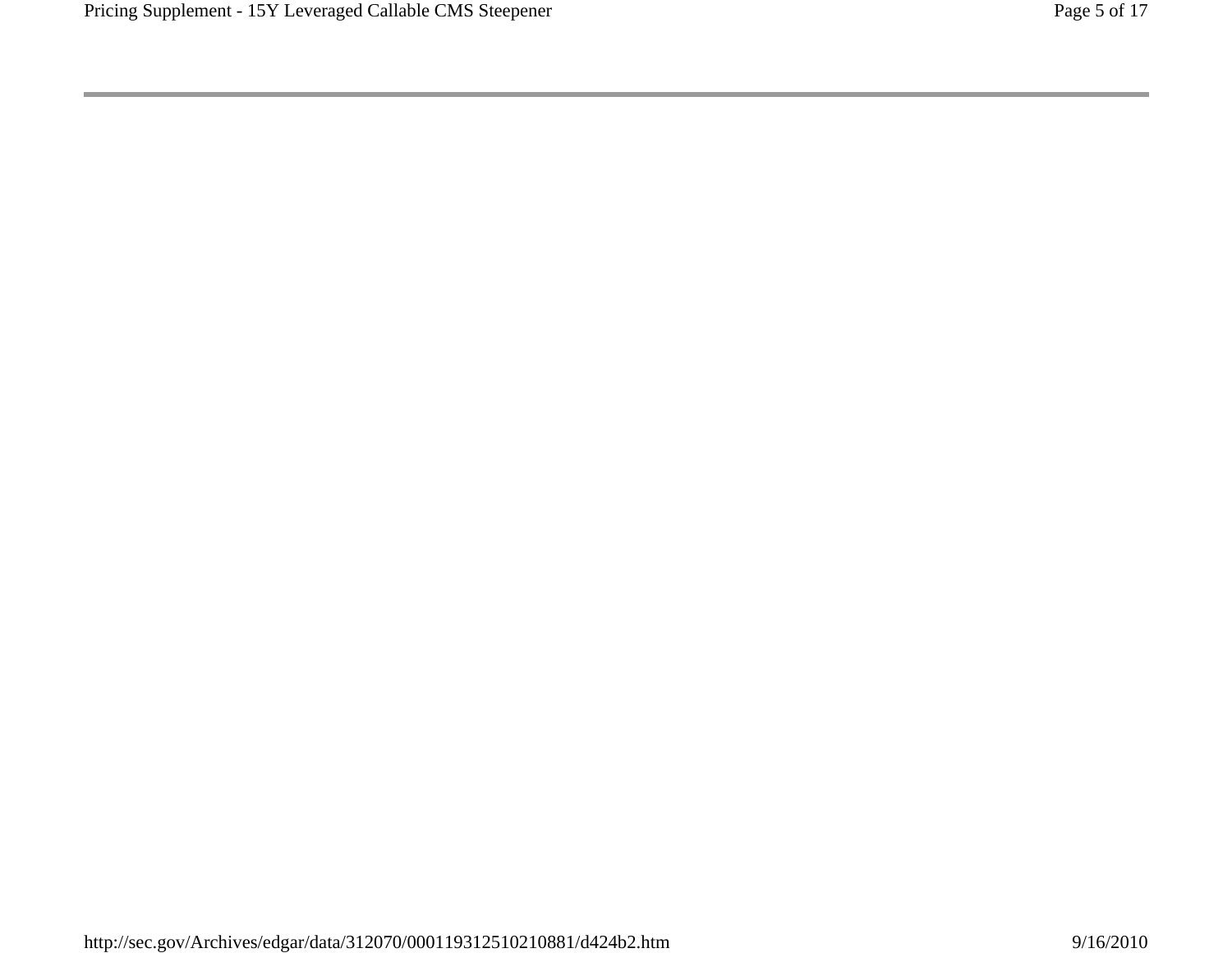| <b>Interest Period:</b>                     | The first Interest Period will begin on, and include, the Original Issue Date and end on, but exclude, the<br>first Interest Payment Date. Each subsequent Interest Period will begin on, and include, the Interest<br>Payment Date for the preceding Interest Period and end on, but exclude, the next following Interest<br>Payment Date. The final Interest Period will end on, but exclude, the Maturity Date (or the Early<br>Redemption Date, if applicable). |
|---------------------------------------------|---------------------------------------------------------------------------------------------------------------------------------------------------------------------------------------------------------------------------------------------------------------------------------------------------------------------------------------------------------------------------------------------------------------------------------------------------------------------|
| <b>Interest Reset Dates:</b>                | For each Interest Period commencing on or after September 30, 2011, the first day of such Interest Period                                                                                                                                                                                                                                                                                                                                                           |
| <b>Interest Determination Date:</b>         | Two New York Business Days prior to the relevant Interest Reset Date                                                                                                                                                                                                                                                                                                                                                                                                |
| Redemption at the Option of the<br>Company: | We may redeem your Notes, in whole or in part, at the Redemption Price set forth below, on any Interest<br>Payment Date commencing on September 30, 2011, provided we give at least five business days' prior<br>written notice to the trustee. If we exercise our redemption option, the Interest Payment Date on which we<br>so exercise will be referred to as the "Early Redemption Date".                                                                      |
| <b>Redemption Price:</b>                    | If we exercise our redemption option, you will receive on the Early Redemption Date 100% of the principal<br>amount, together with any accrued and unpaid interest to but excluding the Early Redemption Date                                                                                                                                                                                                                                                       |
| Settlement:                                 | DTC: Book-entry: Transferable.                                                                                                                                                                                                                                                                                                                                                                                                                                      |
| Listing:                                    | The Notes will not be listed on any U.S. securities exchange or quotation system.                                                                                                                                                                                                                                                                                                                                                                                   |
| <b>Calculation Agent:</b>                   | Barclays Bank PLC                                                                                                                                                                                                                                                                                                                                                                                                                                                   |

Barclays Capital Inc. has agreed to purchase the Notes from us at 100% of the principal amount minus a commission equal to \$50 per \$1,000 principal amount, or 5.00%, resulting in aggregate proceeds to Barclays Bank PLC of \$237,500. Barclays Capital Inc. proposes to offer the Notes from time to time for sale in negotiated transactions, or otherwise, at varying prices to be determined at the time of each sale. Barclays Capital Inc. may also use all or a portion of its commissions on the Notes to pay selling concessions or fees to other dealers.

The Notes will not be listed on any U.S. securities exchange or quotation system. Neither the Securities and Exchange Commission nor any state securities commission has approved or disapproved of these securities or determined that this pricing supplement is truthful or complete. Any representation to the contrary is a criminal offense.

We may use this pricing supplement in the initial sale of Notes. In addition, Barclays Capital Inc. or another of our affiliates may use this pricing supplement in market resale transactions in any Notes after their initial sale. Unless we or our agent informs you otherwise in the confirmation of sale, this pricing supplement is being used in a market resale transaction.

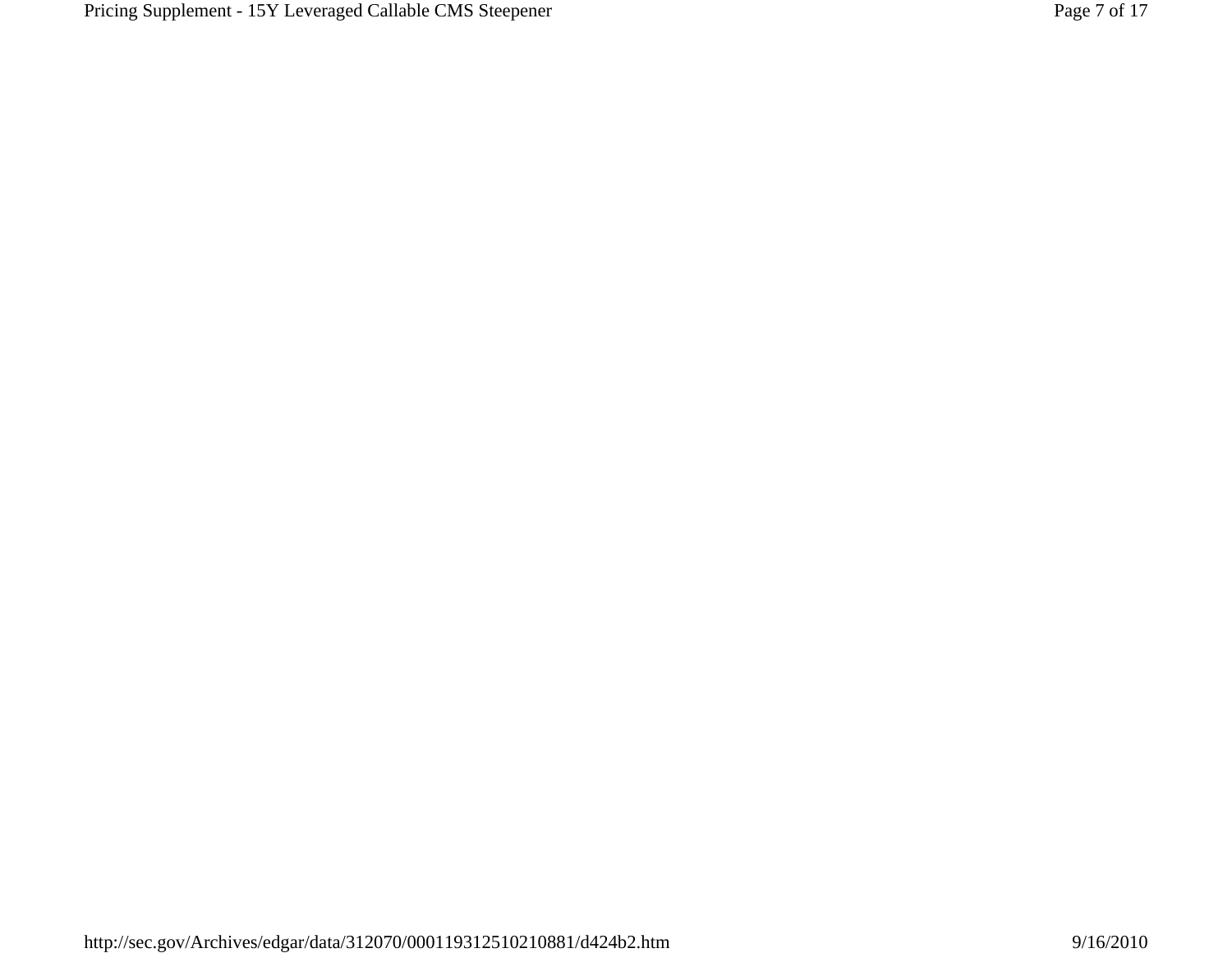**The Notes constitute our direct, unconditional, unsecured and unsubordinated obligations and are not deposit liabilities of Barclays Bank PLC and are not insured by the U.S. Federal Deposit Insurance Corporation or any other governmental agency of the United States, the United Kingdom or any other jurisdiction.** 

**Investing in the Notes involves a number of risks. See "Risk Factors" beginning on page S-5 of the prospectus supplement and "Selected Risk Factors" below.**  We urge you to consult your investment, legal, tax, accounting and other advisers and to invest in the Notes only after you and your advisors have carefully **considered the suitability of an investment in the Notes in light of your particular circumstances.** 

**Barclays Bank PLC has filed a registration statement (including a prospectus) with the SEC for the offering to which this pricing supplement relates. Before you invest, you should read the prospectus dated August 31, 2010, the prospectus supplement dated August 31, 2010, and other documents Barclays Bank PLC has filed with the SEC for more complete information about Barclays Bank PLC and this offering. Buyers should rely upon this pricing supplement, the prospectus, the prospectus supplement, and any relevant free writing prospectus for complete details. You may get these documents and other documents Barclays Bank**  PLC has filed for free by visiting EDGAR on the SEC website at www.sec.gov, and you may also access the prospectus and prospectus supplement through the **links below:** 

- http://www.sec.gov/Archives/edgar/data/312070/000119312510201448/df3asr.htm •**Prospectus dated August 31, 2010:**
- http://www.sec.gov/Archives/edgar/data/312070/000119312510201604/d424b3.htm •**Prospectus Supplement dated August 31, 2010:**

**Our Central Index Key, or CIK, on the SEC website is 1-10257.** 

**Alternatively, Barclays Capital Inc. or any agent or dealer participating in this offering will arrange to send you this pricing supplement, the prospectus, the prospectus supplement and any relevant free writing prospectus if you request it by calling your Barclays Capital Inc. sales representative, such dealer or 1-888- 227-2275 (Extension 2-3430). A copy of the prospectus may be obtained from Barclays Capital Inc., 745 Seventh Avenue—Attn: US InvSol Support, New York, NY 10019.** 

You may revoke your offer to purchase the Notes at any time prior to the time at which we accept such offer by notifying the applicable agent. We reserve the right to change the terms of, or reject any offer to purchase the Notes prior to their issuance. In the event of any changes to the terms of the Notes, we will notify you and you will be asked to accept such changes in connection with your purchase. You may also choose to reject such changes in which case we may reject your offer to purchase.

As used in this term sheet, the "Company," "we," "us," or "our" refers to Barclays Bank PLC.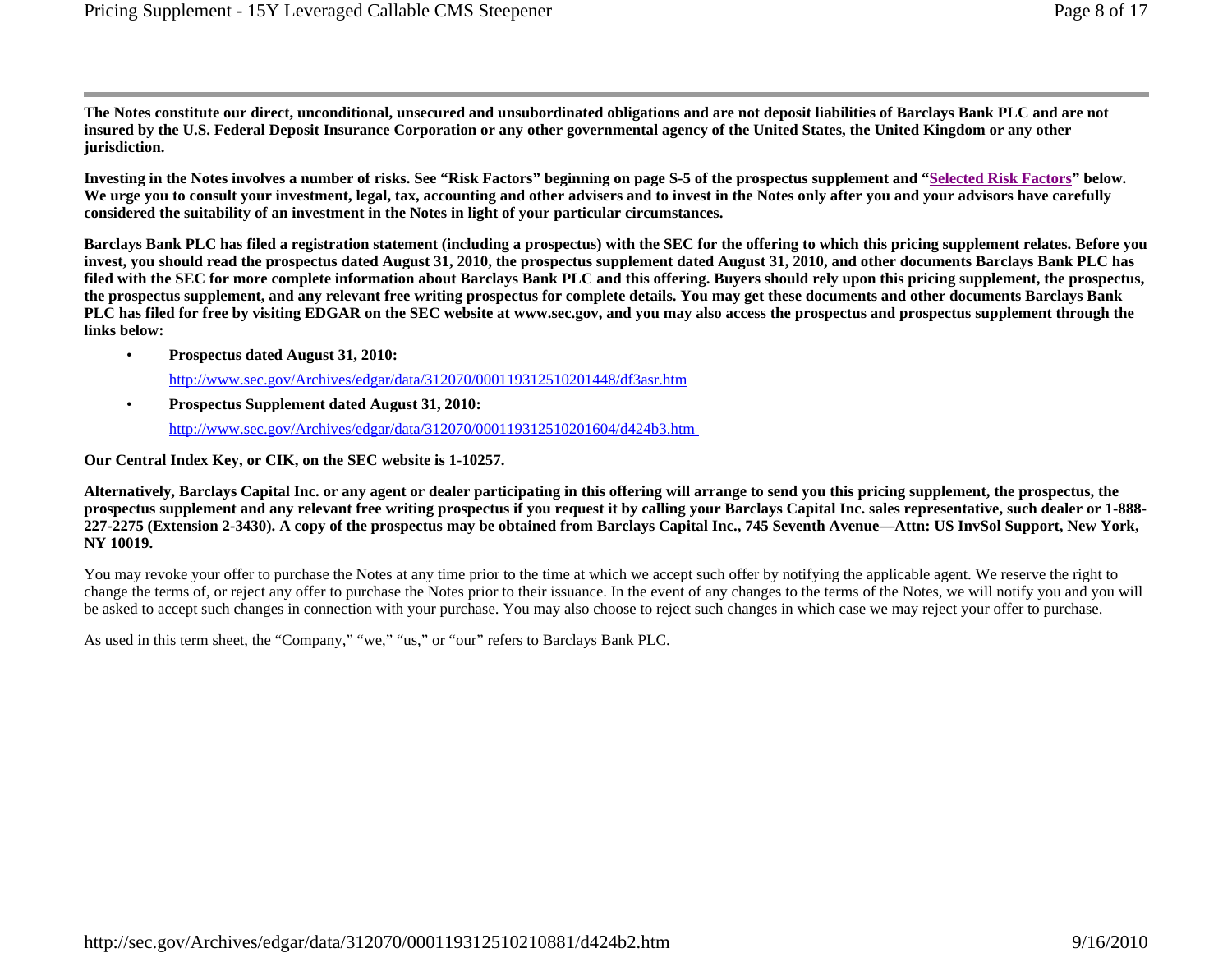#### **SELECTED RISK FACTORS**

**An investment in the Notes involves significant risks not associated with an investment in conventional floating rate or fixed rate medium term notes. You should read the risks summarized below in connection with, and the risks summarized below are qualified by reference to, the risks described in more detail in the "Risk Factors" section beginning on page S-5 of the prospectus supplement. We urge you to consult your investment, legal, tax, accounting and other advisers and to invest in the Notes only after you and your advisors have carefully considered the suitability of an investment in the Notes in light of your particular circumstances.** 

- • **Reference Rate / Interest Payment Risk**—Investing in the Notes is not equivalent to investing in securities directly linked to the relevant CMS Rates or the Reference Rate. Instead, the amount of interest payable on the Notes (after the initial Interest Periods for which the Initial Interest Rate is payable) is determined by multiplying the (a) Multiplier by (b) the difference between the CMS Rates of the two maturities identified on the cover page hereof minus the Fixed Percentage Amount (the Reference Rate, or "CMS Spread"), as determined on the Interest Determination Date applicable to the relevant Interest Period, subject to the Minimum Interest Rate and the Maximum Interest Rate. Accordingly, the amount of interest payable on the Notes is dependent on whether, and the extent to which, the CMS Spread is greater than zero on the Interest Determination Date. If the CMS Spread on any Interest Determination Date is equal to or less than zero, as the interest payments on the Notes are subject to the Minimum Interest Rate of 0%, the per annum interest rate for the relevant Interest Period would be 0% and you would receive no interest payment on the related Interest Payment Date. If the CMS Spread is equal to or less than zero on every Interest Determination Date throughout the term of the Notes, then you would receive no interest payments on your Notes throughout their term. Moreover, interest payments on the Notes are subject to the Maximum Interest Rate (as specified on the cover page hereof). As a result, you will not benefit in any increase in the CMS Spread that results in a per annum interest rate (when such CMS Spread is multiplied by the Multiplier) that is greater than the specified Maximum Interest Rate, and the yield on such Notes may be less than the yield on a similar security based on the Reference Rate that is not subject to a Maximum Interest Rate.
- • **Issuer Credit Risk**—The Notes are our unsecured debt obligations, and are not, either directly or indirectly, an obligation of any third party. Any payment to be made on the Notes, including any principal protection provided at maturity, depends on our ability to satisfy our obligations as they come due. As a result, the actual and perceived creditworthiness of Barclays Bank PLC may affect the market value of the Notes and, in the event we were to default on our obligations, you may not receive the principal protection or any other amounts owed to you under the terms of the Notes.
- • **Certain Built-In Costs Are Likely to Adversely Affect the Value of the Notes Prior to Maturity**—Although you will not receive less than the principal amount of the Notes if you hold the Notes to maturity (subject to Issuer credit risk), the Original Issue Price of the Notes includes the Agent's commission and the cost of hedging our obligations under the Notes through one or more of our affiliates. As a result, assuming no change in market conditions or any other relevant factor, the price, if any, at which Barclays Capital Inc. and other affiliates of Barclays Bank PLC will be willing to purchase Notes from you in secondary market transactions will likely be lower than the Original Issue Price, and any sale prior to the Maturity Date could result in a substantial loss to you.
- • **Lack of Liquidity**—The Notes will not be listed on any securities exchange. Barclays Capital Inc. and other affiliates of Barclays Bank PLC intend to make a secondary market for the Notes but are not required to do so, and may discontinue any such secondary market making at any time, without notice. Even if there is a secondary market, it may not provide enough liquidity to allow you to trade or sell the Notes easily. Because other dealers are not likely to make a secondary market for the Notes, the price at which you may be able to trade your Notes is likely to depend on the price, if any, at which Barclays Capital Inc. and other affiliates of Barclays Bank PLC are willing to buy the Notes. The Notes are not designed to be short-term trading instruments. Accordingly, you should be able and willing to hold your Notes to maturity.
- •**Potential Conflicts—We and our affiliates play a variety of roles in connection with the issuance of the Notes, including acting as calculation agent and** hedging our obligations under the Notes. In performing these duties, the economic interests of the calculation agent and other affiliates of ours are potentially adverse to your interests as an investor in the Notes.

 $PS-1$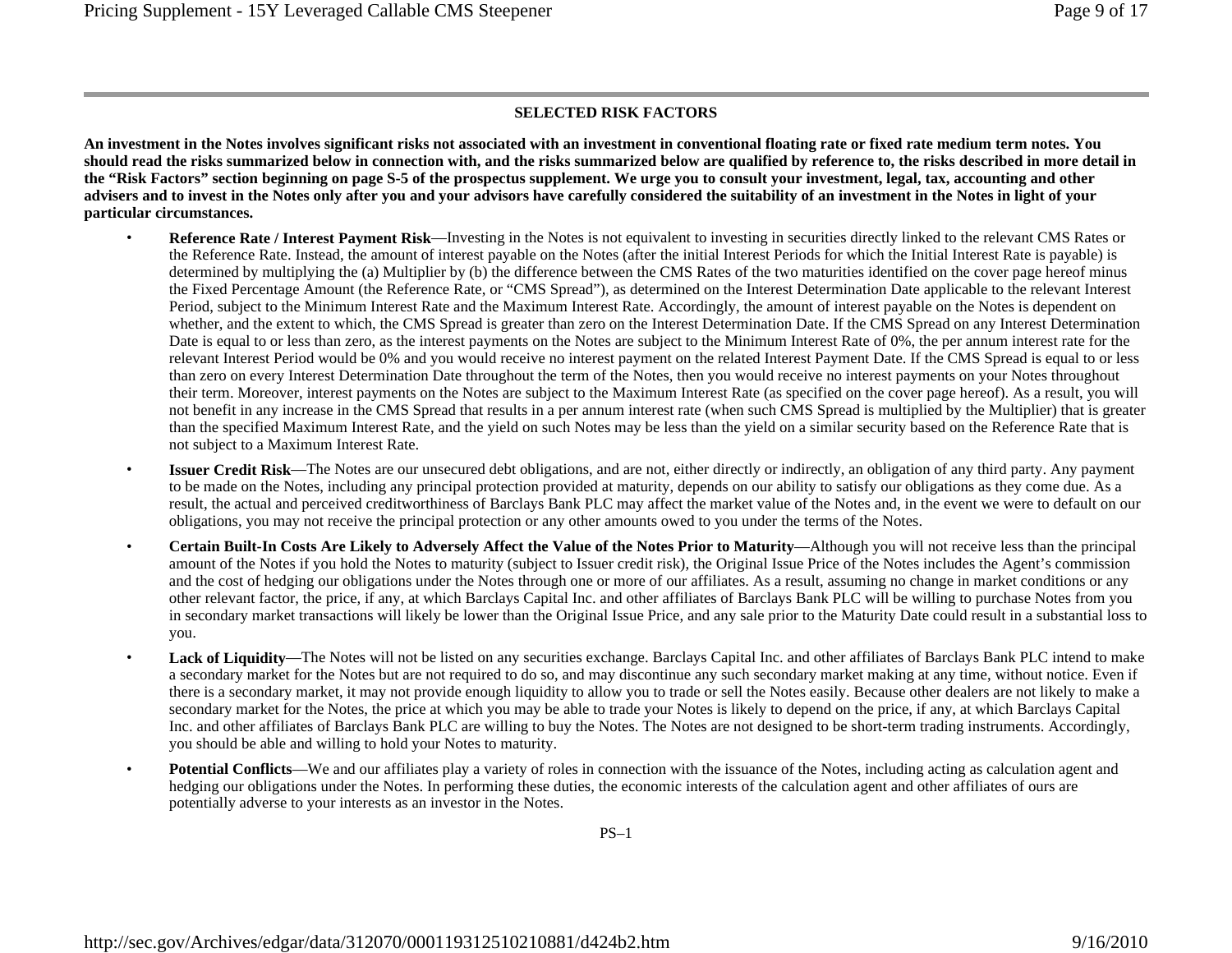In addition, Barclays Wealth, the wealth management division of Barclays Capital Inc., may arrange for the sale of the Notes to certain of its clients. In doing so, Barclays Wealth will be acting as agent for Barclays Bank PLC and may receive compensation from Barclays Bank PLC in the form of discounts and commissions. The role of Barclays Wealth as a provider of certain services to such customers and as agent for Barclays Bank PLC in connection with the distribution of the Notes to investors may create a potential conflict of interest, which may be adverse to such clients. Barclays Wealth is not acting as your agent or investment adviser, and is not representing you in any capacity with respect to any purchase of Notes by you. Barclays Wealth is acting solely as agent for Barclays Bank PLC. If you are considering whether to invest in the Notes through Barclays Wealth, we strongly urge you to seek independent financial and investment advice to assess the merits of such investment.

- • **Many Economic and Market Factors Will Impact the Value of the Notes**—In addition to the level of the Reference Rate on any day, the value of the Notes will be affected by a number of economic and market factors that may either offset or magnify each other, including:
	- •the expected volatility of the Reference Rate;
	- •the time to maturity of the Notes;
	- •interest and yield rates in the market generally;
	- •a variety of economic, financial, political, regulatory or judicial events; and
	- •our creditworthiness, including actual or anticipated downgrades in our credit ratings.

## **HYPOTHETICAL INTEREST RATE AND INTEREST PAYMENT CALCULATIONS**

As described above, after the initial Interest Periods for which the Initial Interest Rate is payable, the Notes will pay interest on each Interest Payment Date at a per annum interest rate calculated in accordance with the Interest Rate Formula. The following illustrates the process by which the interest rate and interest payment amount are determined for any such Interest Periods.

For purposes of these examples, we assume that the Notes are not being redeemed on the applicable Interest Payment Date pursuant to the Redemption at the Option of the Company provisions above. If we exercise our redemption option, you will receive on the Early Redemption Date the Early Redemption Price applicable to that Early Redemption Date, calculated as described above.

#### **Interest Rate Calculation**

#### *Step 1: Calculate the Reference Rate.*

For each Interest Period, a value for the Reference Rate is determined by calculating the CMS Spread, which is the difference between the CMS Rates of the two maturities identified on the cover page hereof on the Interest Determination Date for that Interest Period (that is, two New York Business Days prior to the first day of the Interest Period) minus the Fixed Percentage Amount. If the value of the first CMS Rate is not sufficiently greater than the second CMS Rate, the subtraction of the second CMS Rate from the first CMS Rate minus the Fixed Percentage Amount will result in a negative CMS Spread, and therefore a negative Reference Rate.

#### *Step 2: Calculate the per annum interest rate for each Interest Payment Date.*

For each Interest Period, the per annum interest rate is determined by multiplying the Multiplier by the Reference Rate, determined on the Interest Determination Date applicable to the relevant Interest Period as described above, subject to the Minimum Interest Rate and the Maximum Interest Rate. Although the product of the Multiplier and the Reference Rate could be a negative number (as described above), with the Minimum Interest Rate equal to 0%, if the Reference Rate on any Interest Determination Date is equal to or less than zero, the per annum interest rate for that Interest Period would be 0% and you would receive no interest payment on the related Interest Payment Date. See "Selected Risk Factors—Reference Rate / Interest Payment Risk". The per annum interest rate will also be limited to the Maximum Interest Rate specified on the cover page hereof.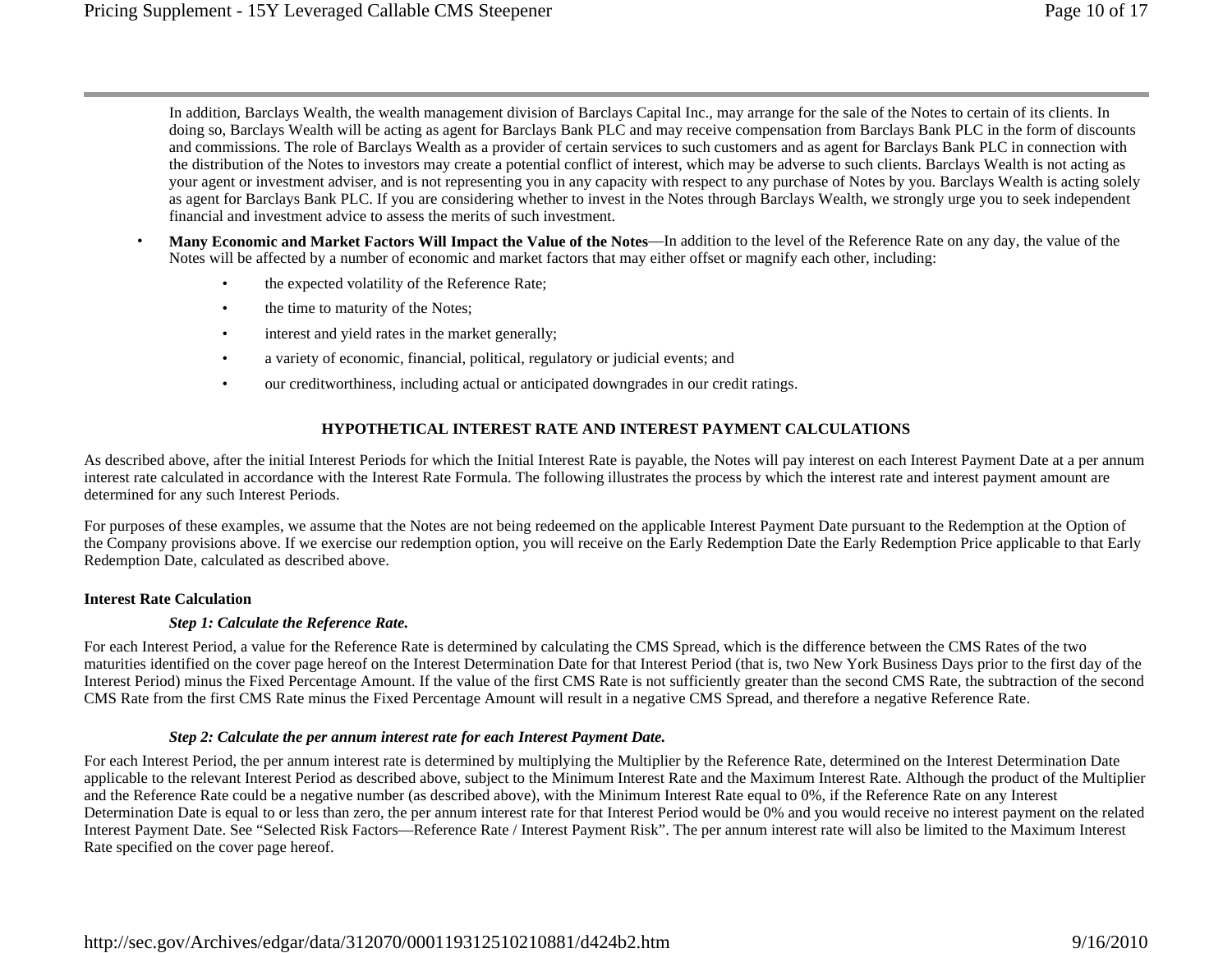## *Step 3: Calculate the interest payment amount payable for each Interest Payment Date.*

For each Interest Period, once the Calculation Agent has determined the applicable interest rate per annum, the Calculation Agent will calculate the effective interest rate for the Interest Period by multiplying the annual interest rate determined for that Interest Period by the applicable day count fraction. The resulting effective interest rate is then multiplied by the relevant principal amount of the Notes to determine the actual interest amount payable on the related Interest Payment Date. No adjustments to the amount of interest calculated will be made in the event an Interest Payment Date is not a Business Day.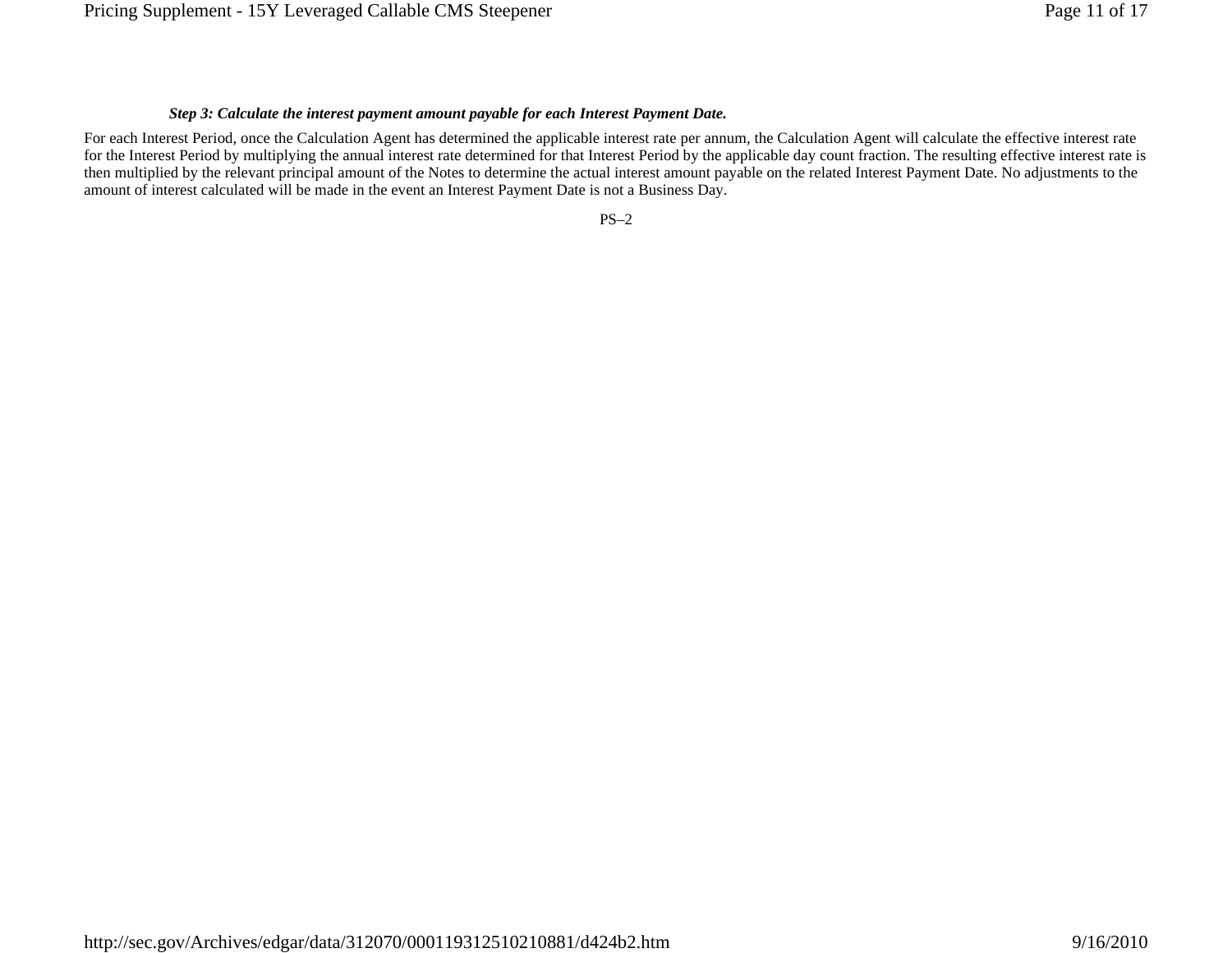# **Example Interest Rate and Interest Payment Calculations**

The following examples illustrate how the per annum interest rate and interest payment amounts would be calculated for a given Interest Period to which the Interest Rate Formula applies under scenarios for the relevant CMS Rates and the Reference Rate. As set forth on the cover of this pricing supplement, the applicable CMS Spread for the Notes is the 10 Year CMS Rate minus the 2 Year CMS Rate minus the Fixed Percentage Amount of 0.25%, the Multiplier is 4.0, the Minimum Interest Rate is 0.00% and the Maximum Interest Rate is 10.00%. The Notes have semi-annual Interest Payment Dates, and interest payments will be calculated using a 30/360 day count basis (such that the applicable day count fraction for the semi-annual interest payment for the Interest Period will be 180/360).

The values of the 10 year CMS Rate and the 2 year CMS Rate in the table below have been chosen arbitrarily for the purpose of these examples, and should not be taken as indicative of the future performance of the relevant CMS Rates or the Reference Rate. Numbers in the table below have been rounded for ease of analysis.

| 2 Year CMS Rate | Reference Rate <sup>1</sup> | <b>Interest Rate</b><br>(per annum) <sup>2</sup> | <b>Effective</b><br>Interest Rate <sup>5</sup> | <b>Interest Payment</b><br>Amount<br>(per \$1,000 Note) <sup>6</sup> |
|-----------------|-----------------------------|--------------------------------------------------|------------------------------------------------|----------------------------------------------------------------------|
| 4.20%           | $-1.45%$                    | $0.00\%$ <sup>3</sup>                            | 0.00%                                          | \$0.00                                                               |
| 4.60%           | $-0.85%$                    | $0.00\%$ <sup>3</sup>                            | $0.00\%$                                       | \$0.00                                                               |
| 5.00%           | $-0.25%$                    | $0.00\%$ <sup>3</sup>                            | $0.00\%$                                       | \$0.00                                                               |
| 4.75%           | $0.00\%$                    | $0.00\%$                                         | $0.00\%$                                       | \$0.00                                                               |
| 5.30%           | 0.45%                       | 1.80%                                            | 0.90%                                          | \$9.00                                                               |
| 5.10%           | 0.65%                       | 2.60%                                            | 1.30%                                          | \$13.00                                                              |
| 5.00%           | 2.75%                       | 10.00% <sup>4</sup>                              | 5.00%                                          | \$50.00                                                              |
|                 |                             |                                                  |                                                |                                                                      |

1. For the Interest Period, the value of the Reference Rate is equal to the CMS Spread (the 10 Year CMS Rate minus the 2 Year CMS Rate minus the Fixed Percentage Amount of 0.25%), as determined on the related Interest Determination Date.

2. The interest rate per annum is equal to the product of the Multiplier (4.0) and the Reference Rate for that Interest Period, subject to the Minimum Interest Rate (0.00%) and the Maximum Interest Rate (10.00%).

3. The interest rate per annum for any Interest Period shall not be less than the Minimum Interest Rate of 0.00%.

4. The interest rate per annum for any Interest Period shall not be greater than the Maximum Interest Rate of 10.00%.

5. The effective interest rate for any Interest Period equals the applicable interest rate per annum multiplied by the day count fraction (180/360).

6. The interest payment amount for an Interest Payment Date equals the principal amount times the effective interest rate for the related Interest Period.

*Example 1:* If on the Interest Determination Date for the relevant Interest Period the value of the 10 Year CMS Rate is 6.00% and the 2 Year CMS Rate is 5.30%, the Reference Rate for the Interest Period would be 0.45% (equal to the 10 Year CMS Rate minus the 2 Year CMS Rate minus the Fixed Percentage Amount of 0.25%). In this case, the per annum interest rate for that Interest Period would be 1.80% (equal to the Reference Rate times the Multiplier of 4.0), and you would receive an interest payment of \$9.00 per \$1,000 principal amount of Notes on the related semi-annual Interest Payment Date, calculated as follows:

> *Effective Interest Rate = 1.80% × (180/360) = 0.90% Interest Payment = \$1,000 × 0.90% = \$9.00*

*Example 2:* If on the Interest Determination Date for the relevant Interest Period the value of the 10 Year CMS Rate is 4.00% and the 2 Year CMS Rate is 4.60%, the Reference Rate for the Interest Period would be –0.85% (equal to the 10 Year CMS Rate minus the 2 Year CMS Rate minus the Fixed Percentage Amount of 0.25%). Because the value of the Reference Rate times the Multiplier of 4.0 results in a per annum interest rate of –3.40%, which is less that Minimum Interest Rate of 0.00%, the per annum interest rate for that Interest Period would be 0.00% (the Minimum Interest Rate), and you would receive no interest payment on the related quarterly Interest Payment Date (the interest payment would be \$0).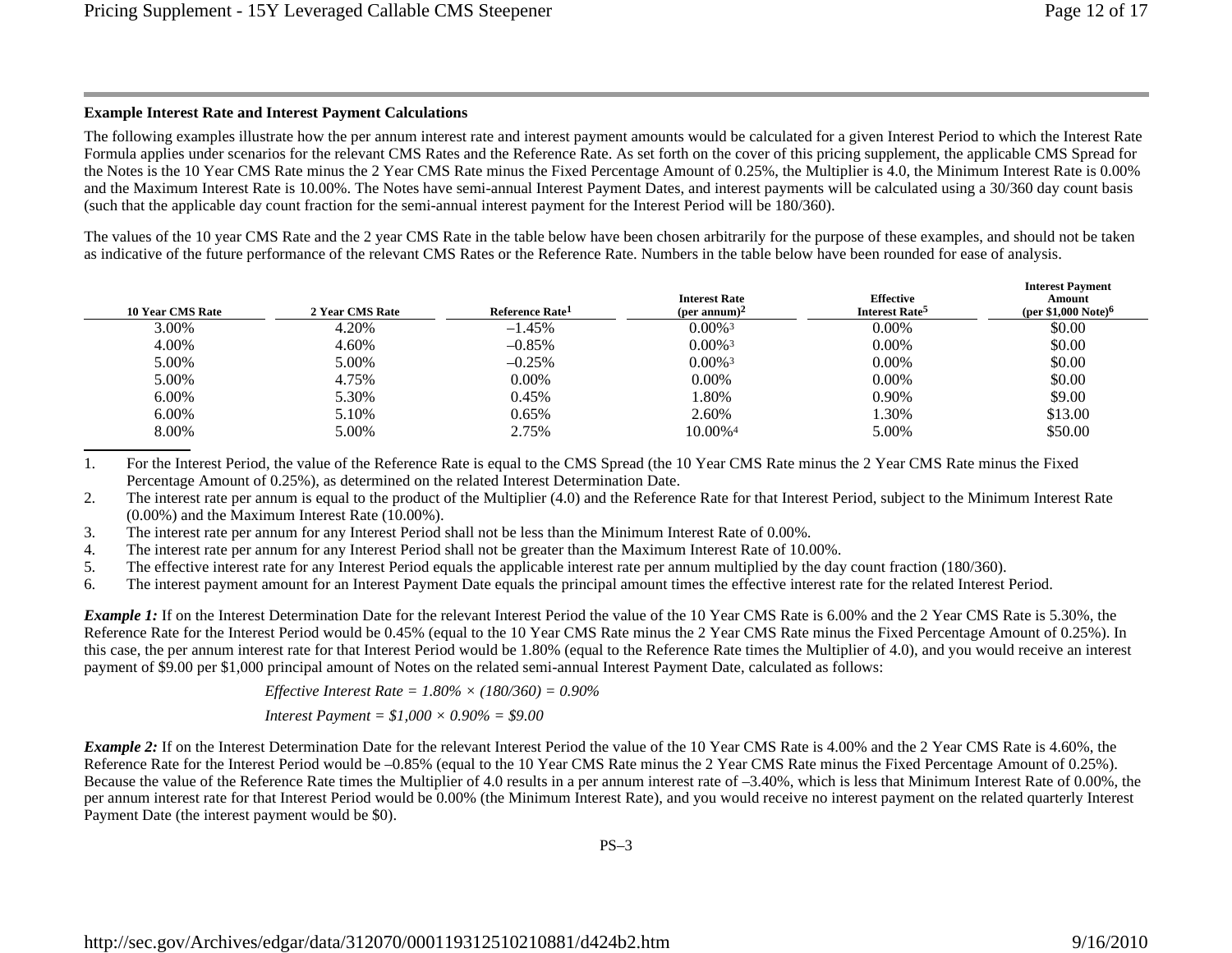*Example 3:* If on the Interest Determination Date for the relevant Interest Period the value of the 10 Year CMS Rate is 8.00% and the 2 Year CMS Rate is 5.00%, the Reference Rate for the Interest Period would be 2.75% (equal to the 10 Year CMS Rate minus the 2 Year CMS Rate minus the Fixed Percentage Amount of 0.25%). Because the value of the Reference Rate times the Multiplier of 4.0 results in a per annum interest rate of 11.00%, which is greater than the Maximum Interest Rate of 10.00%, the per annum interest rate for that Interest Period would be equal to the Maximum Interest Rate of 10.00%, and you would receive an interest payment of \$50.00 per \$1,000 principal amount of Notes on the related semi-annual Interest Payment Date, calculated as follows:

> *Effective Interest Rate = 10.00% × (180/360) = 5.00% Interest Payment = \$1,000 × 5.00% = \$50.00*

#### **HISTORICAL INFORMATION**

The following table shows for illustrative purposes the 10 Year CMS Rate and the 2 Year CMS Rate in effect on March 26, 2010, and the hypothetical historical Interest Determination Dates listed below; the Interest Rate payable on any Interest Payment Date for the Notes, however, will be determined based on the 10 Year CMS Rate and the 2 Year CMS Rate in effect on the Interest Determination Date for the related Interest Period. The historical experience of the 10 Year CMS Rate and the 2 Year CMS Rate should not be taken as an indication of the future performance of such rates during the term of the Notes. Fluctuations in the level of the 10 Year CMS Rate and the 2 Year CMS Rate make the Notes' effective Interest Rate difficult to predict and can result in effective Interest Rates to investors that are lower than anticipated. In addition, historical interest rates are not necessarily indicative of future interest rates. Fluctuations in interest rates and interest rate trends that have occurred in the past are not necessarily indicative of fluctuations that may occur in the future, which may be wider or narrower than those that have occurred historically.

| <b>Interest Reset Date</b> | <b>Interest Determination Date</b> | 10YCMS (%) | 2YCMS (%) |
|----------------------------|------------------------------------|------------|-----------|
| 9/30/2000                  | 9/28/2000                          | 6.950      | 6.740     |
| 3/30/2001                  | 3/28/2001                          | 5.910      | 4.926     |
| 9/30/2001                  | 9/27/2001                          | 5.263      | 3.288     |
| 3/30/2002                  | 3/28/2002                          | 6.059      | 4.125     |
| 9/30/2002                  | 9/26/2002                          | 4.447      | 2.380     |
| 3/30/2003                  | 3/27/2003                          | 4.340      | 1.865     |
| 9/30/2003                  | 9/26/2003                          | 4.465      | 1.879     |
| 3/30/2004                  | 3/26/2004                          | 4.160      | 1.820     |
| 9/30/2004                  | 9/28/2004                          | 4.404      | 2.869     |
| 3/30/2005                  | 3/28/2005                          | 5.082      | 4.304     |
| 9/30/2005                  | 9/28/2005                          | 4.737      | 4.500     |
| 3/30/2006                  | 3/28/2006                          | 5.285      | 5.169     |
| 9/30/2006                  | 9/28/2006                          | 5.151      | 5.103     |
| 3/30/2007                  | 3/28/2007                          | 5.104      | 4.915     |
| 9/30/2007                  | 9/27/2007                          | 5.236      | 4.620     |
| 3/30/2008                  | 3/27/2008                          | 4.152      | 2.515     |
| 9/30/2008                  | 9/26/2008                          | 4.496      | 3.476     |
| 3/30/2009                  | 3/26/2009                          | 2.985      | 1.519     |
| 9/30/2009                  | 9/28/2009                          | 3.454      | 1.297     |
| 3/30/2010                  | 3/26/2010                          | 3.793      | 1.197     |
|                            |                                    |            |           |

#### **UNITED STATES FEDERAL INCOME TAX TREATMENT**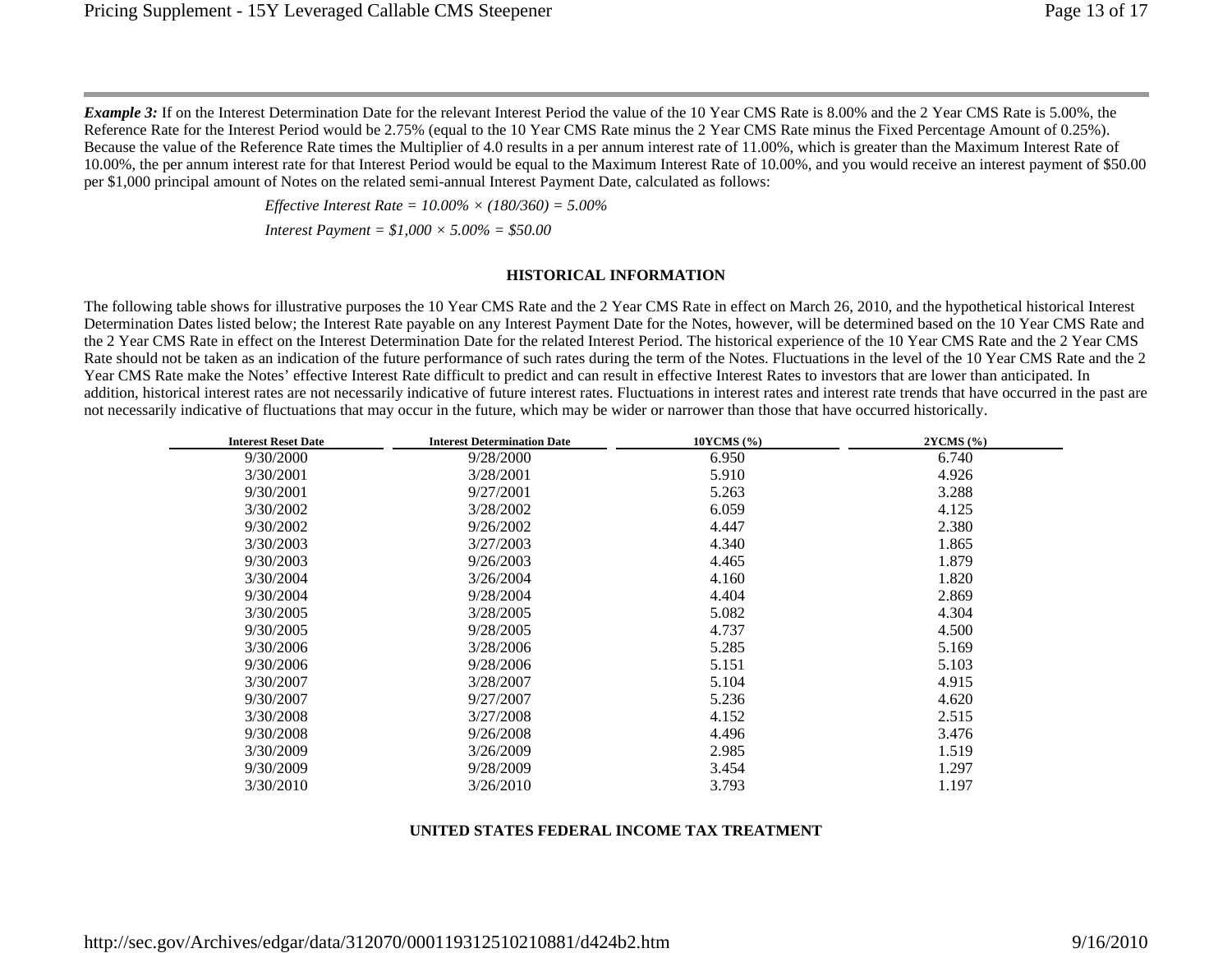The following discussion (in conjunction with the discussion in the prospectus supplement) summarizes certain of the material U.S. federal income tax consequences of the purchase, beneficial ownership, and disposition of Notes. This summary supplements the section "Certain U.S. Federal Income Tax Considerations" in the prospectus supplement and supersedes it to the extent inconsistent therewith.

We intend to treat the Notes as contingent payment debt instruments subject to taxation as described under the heading "Certain U.S. Federal Income Tax Considerations—U.S. Federal Income Tax Treatment of the Notes as Indebtedness for U.S. Federal Income Tax Purposes—Contingent Payment Debt Instruments" in the prospectus supplement. Pursuant to the terms of the Notes, you agree to treat the Notes consistent with our treatment for all U.S. federal income tax purposes. As a result, you may be required to include original issue discount ("OID") in income during your ownership of the Notes in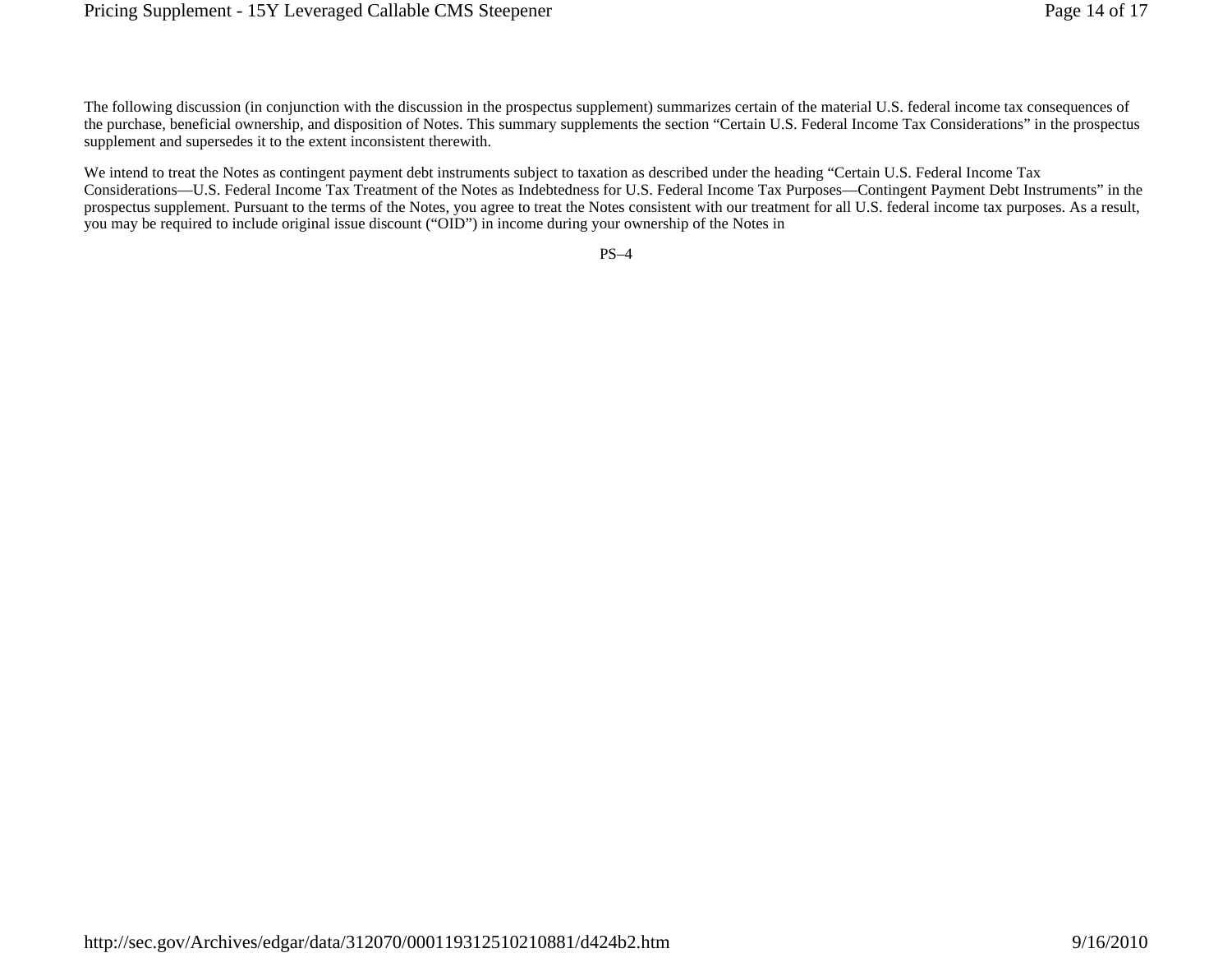excess of any cash payments made with respect to the Notes in such taxable year. We intend to treat the excess of any non-contingent payments on the Notes (i.e., the initial 9.00% interest rate) in an accrual period over the product of the comparable yield of the Notes and their adjusted issue price as a nontaxable return of principal which, in turn, will reduce the "adjusted issue price" of the Notes. Additionally, you will generally be required to recognize ordinary income on the gain, if any, realized on a sale, upon maturity, or other disposition of the Notes. Pursuant to the terms of the Notes, you agree to treat the Notes consistent with our treatment for all U.S. federal income tax purposes.

Because there are no statutory provisions, regulations, published rulings or judicial decisions addressing the characterization for U.S. federal income tax purposes of securities with terms that are substantially the same as those of the Notes, other characterizations and treatments are possible. As a result, the timing and character of income in respect of the Notes might differ from the treatment described above.

## **3.8% Medicare Tax On "Net Investment Income"**

Beginning in 2013, U.S. holders that are individuals, estates, and certain trusts will be subject to an additional 3.8% tax on all or a portion of their "net investment income," which may include the interest payments and any gain realized with respect to the Notes, to the extent of their net investment income that when added to their other modified adjusted gross income, exceeds \$200,000 for an unmarried individual, \$250,000 for a married taxpayer filing a joint return (or a surviving spouse), or \$125,000 for a married individual filing a separate return. U.S. holders should consult their advisors with respect to their consequences with respect to the 3.8% Medicare tax.

## **Information Reporting**

Holders that are individuals (and, to the extent provided in future regulations, entities) may be subject to certain foreign financial asset reporting obligations with respect to their Notes if the aggregate value of their Notes and their other "specified foreign financial assets" exceeds \$50,000. Significant penalties can apply if a holder fails to disclose its specified foreign financial assets. This information reporting requirement is generally applicable for taxable years beginning after March 18, 2010. We urge you to consult your tax advisor with respect to this and other reporting obligations with respect to your Notes.

PROSPECTIVE PURCHASERS SHOULD CONSULT THEIR TAX ADVISORS AS TO THE FEDERAL, STATE, LOCAL, AND OTHER TAX CONSEQUENCES TO THEM OF THE PURCHASE, OWNERSHIP AND DISPOSITION OF NOTES.

# **CERTAIN EMPLOYEE RETIREMENT INCOME SECURITY ACT CONSIDERATIONS**

Your purchase of a Note in an Individual Retirement Account (an "IRA"), will be deemed to be a representation and warranty by you, as a fiduciary of the IRA and also on behalf of the IRA, that (i) neither the issuer, the placement agent nor any of their respective affiliates has or exercises any discretionary authority or control or acts in a fiduciary capacity with respect to the IRA assets used to purchase the Note or renders investment advice (within the meaning of Section 3(21)(A)(ii) of the Employee Retirement Income Security Act ("ERISA")) with respect to any such IRA assets and (ii) in connection with the purchase of the Note, the IRA will pay no more than "adequate consideration" (within the meaning of Section 408(b)(17) of ERISA) and in connection with any redemption of the Note pursuant to its terms will receive at least adequate consideration, and, in making the foregoing representations and warranties, you have (x) applied sound business principles in determining whether fair market value will be paid, and (y) made such determination acting in good faith.

For additional ERISA considerations, see "Employee Retirement Income Security Act" in the prospectus supplement.

 $PS-5$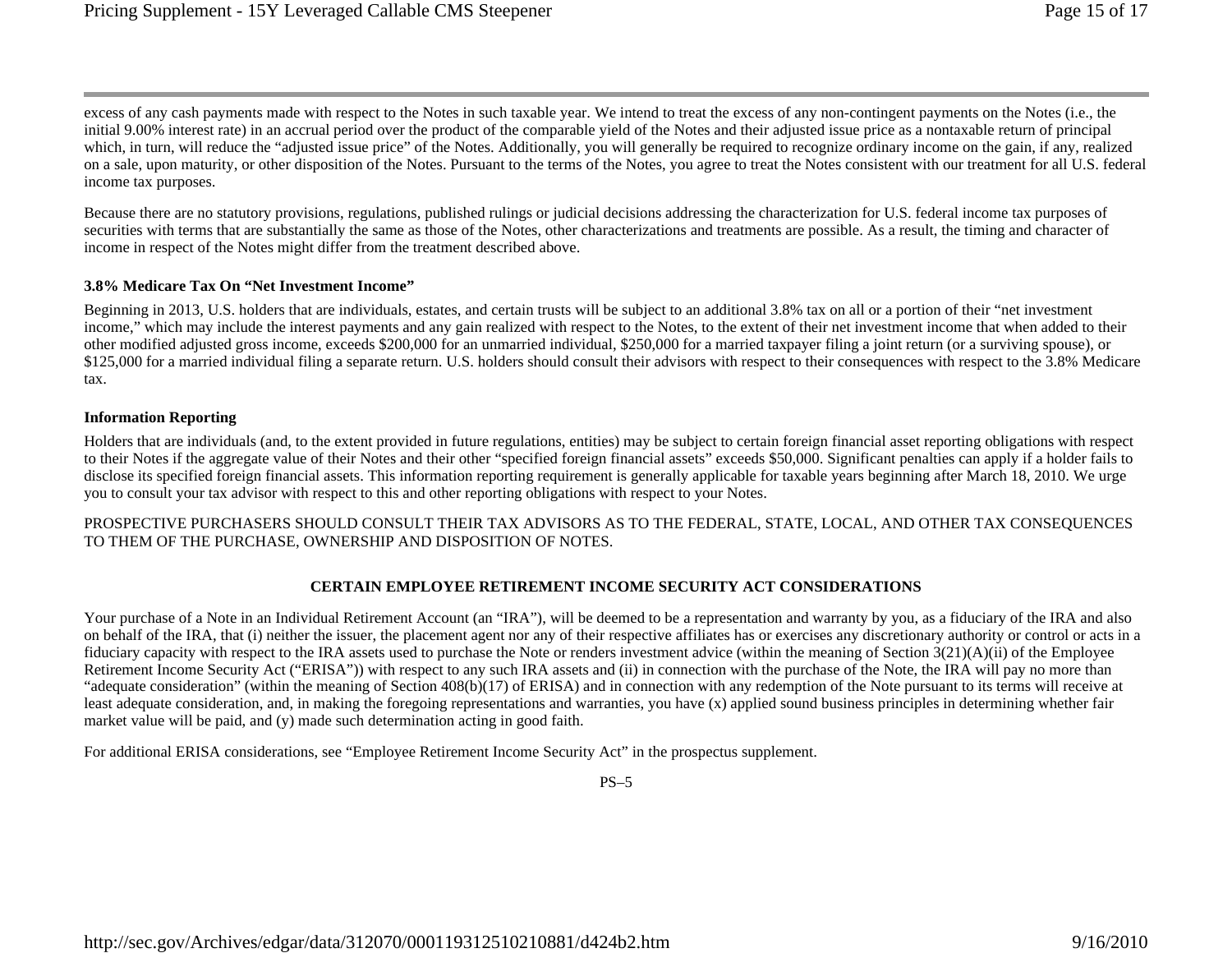### **SUPPLEMENTAL PLAN OF DISTRIBUTION**

We will agree to sell to Barclays Capital Inc. (the "**Agent**"), and the Agent will agree to purchase from us, the principal amount of the Notes, and at the price, specified on the cover of this pricing supplement. The Agent will commit to take and pay for all of the Notes, if any are taken.

Delivery of the Notes of a particular series may be made against payment for the Notes more than three business days following the pricing date for those Notes (that is, a particular series of Notes may have a settlement cycle that is longer than "T+3"). For considerations relating to an offering of Notes with a settlement cycle longer than T+3, see "Plan of Distribution" in the prospectus supplement.